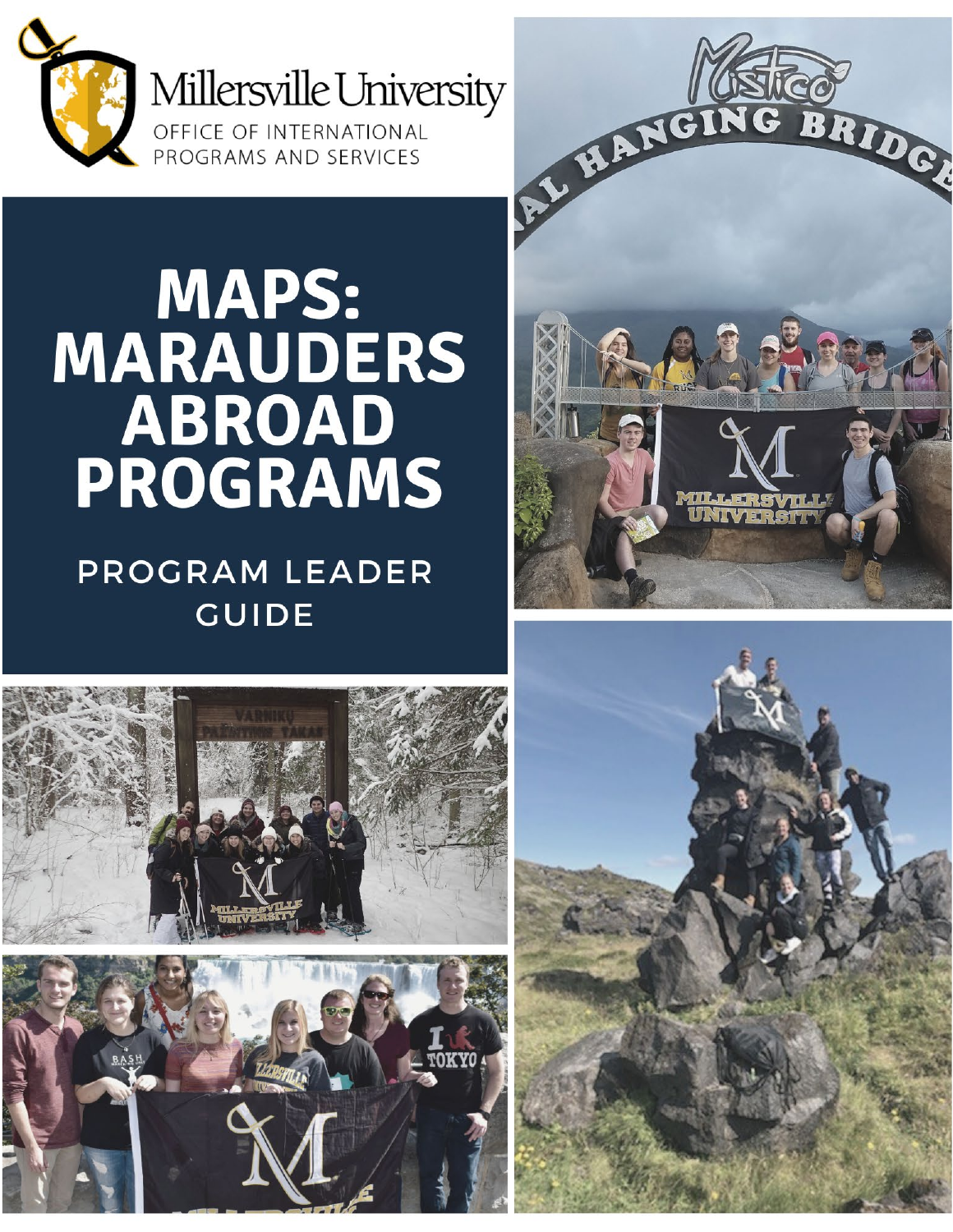## **EDUCATION ABROAD TEAM**











Dr. Christina Kinney Associate Director of Education Abroad & Partnerships [Christina.Kinney@millersville.edu](mailto:Christina.Kinney@millersville.edu)

*Manages the overall MAPS process. Reviews MAPS Program Proposals on behalf of IPS. Moderates MAPS meetings/presentations and acts as a liason between Program Leaders and other MU campus offices.* 

Dr. Jason Petula Faculty Coordinator of Internationalization [Jason.Petula@millersville.edu](mailto:Jason.Petula@millersville.edu)

*Leads the Comprehensive Internationalization Advisory Board. Meets with current and potential MAPS Program Leaders to brainstorm new program designs and assist with issues or concerns. Reviews MAPS Program Proposals on behalf of IPS.* 

Ms. Dawn Wharram Education Abroad Advisor [Kristin.Thomson@millersville.edu](mailto:Kristin.Thomson@millersville.edu)

*Advises all students on program options and monitors them from application through re-entry activities. Answers studentrelated questions, assists students in completing paperwork.* 

Ms. Regina Sanchez Alcalde Graduate Assistant [Education.Abroad.GA@millersville.edu](mailto:Education.Abroad.GA@millersville.edu)

*Answers student-related questions, assists students in completing paperwork. Sends financial and applicant updates to Program Leaders. Assists the team as-needed.*

Ms. Cindy Rodriguez Department Secretary [Cindy.Rodriguez@millersville.edu](mailto:Cindy.Rodriguez@millersville.edu)

*Assists in MAPS participant payment deposits, program-related purchaces, refunds, and reimbursements.*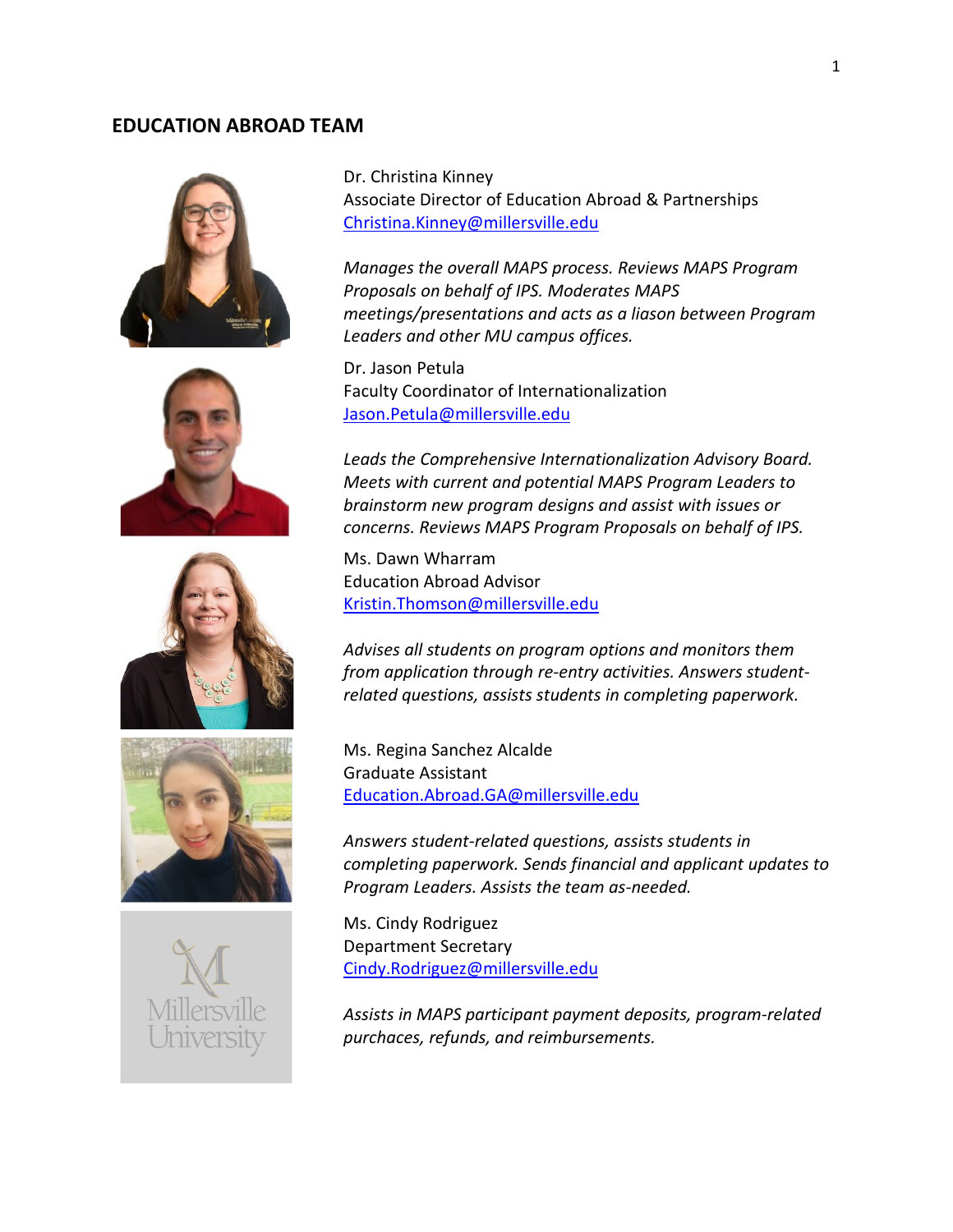## **EDUCATION ABROAD CONTACT INFORMATION**

Office of International Programs and Services (IPS) Lyle Hall, First Floor 40 Dilworth Road Millersville, PA, USA 17551

General Business Hours: Monday-Friday 8:30 AM - 4:30 PM Main Office Phone Number: 717-871-7506 Education Abroad Email: [Education.Abroad@Millersville.edu](mailto:Education.Abroad@Millersville.edu) Emergency Line (For use while abroad): **+1-717-871-5506**

## **TABLE OF CONTENTS**

**NOTE:** This document is updated regularly as policies and procedures across campus offices change or IPS learns new information. Updated as of 11/23/2021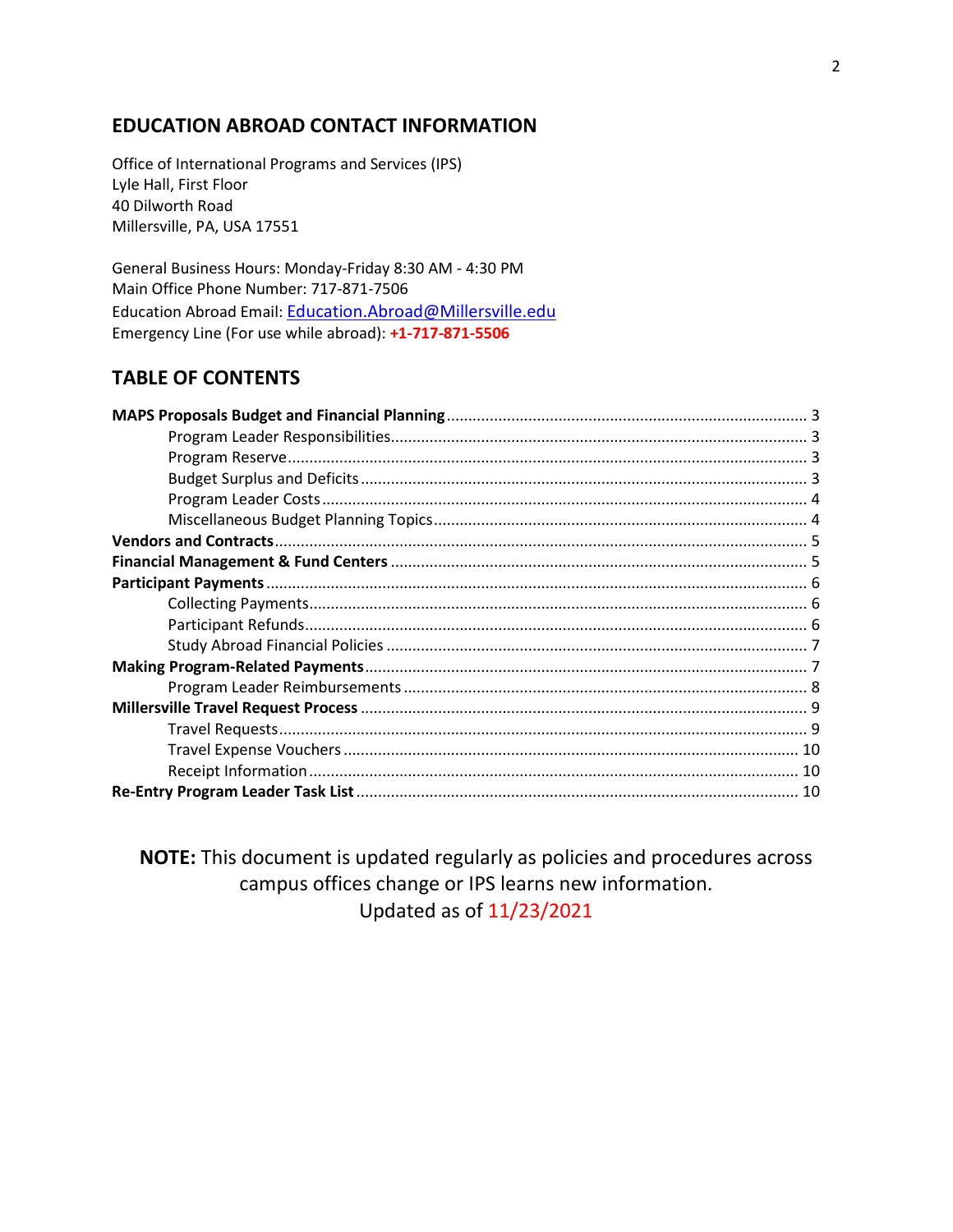## **MAPS PROGRAM BUDGETS AND FINANCIAL PLANNING**

## **Program Leader Responsibilities:**

Program Leaders (PL) are responsible for ensuring all program-related costs are listed on the program budget that PLs submit as part of their MAPS Proposal. PLs are responsible for ensuring the payment plan for participants is sufficient to cover all program expenses, unless additional funding sources are included. If applicable, a description of how additional funding sources will be used should be included. PLs are responsible for ensuring that program costs are not excessive or insufficient, and that program surpluses and deficits are within reasonable margins. PLs are responsible for outstanding payments or program deficits.

## **Program Reserve**:

Exchange rates, currency trends, and fluctuations in the market are key factors when budgeting for an international program months in advance. To cover unexpected charges, IPS requires a 3% program reserve to be added to the Estimated Total, before the cost per participant is calculated. Program Leaders may reasonably increase the reserve % as-needed.

## **Budget Surplus**: (Updated)

Additional program money left over at the end of a program will be moved to a MAPS Overflow account managed by IPS. Millersville University does not intend to profit from MU student participants. 100% of the money moved to this account will be reinvested in MU students by assisting Program Leaders and future MAPS programs.

- Scenario A: If the surplus is less than or equal to the 3% program reserve listed on the approved budget, IPS will move all surplus funds into the MAPS Overflow account.
- Scenario B: If the surplus is greater than the 3% program reserve listed on the approved budget, IPS will move all surplus funds into the MAPS Overflow account. The 3% reserve funds will remain in the account while the difference will be earmarked for the specific Program Leader's future MAPS program.

PLs will be provided a MAPS Fund Center Receipt listing account information, including if there was a surplus or deficit and the amount that was earmarked for their future use (if applicable). PLs should keep this receipt for their records. When starting a new MAPS Proposal, Pls should indicate to IPS they wish to apply the funds to the program or gift it to another Program Leader.

### **Budget Deficits:**

IPS may be able to assist Program Leaders in making up small financial shortfalls – if funds are available in the MAPS Overflow account. Should a Program Leader spend significantly over their approved budget, IPS will meet with the Program Leader, their Department Chair or Dean, or other campus stakeholders to discuss financial options how to make up the difference.

### **Program Leader Costs:**

The program budget can be constructed so that participant contributions via the *program charge*, may fund all of the Program Leader(s)' expenses. PL expenses for the following categories can be covered through this method: *transportation to/from U.S. point of departure, airfare, in-country travel, accommodations, meals, international cell data/ Wi-Fi for emergency communication, admission to events/ tours/ excursions, immigration fees such as passport, visa or entry/visitor fees, and other program-related expenses*. **NOTE:** Vaccinations and health-related testing can be covered by participant funds, *only* when the trip country/region/ or city lists them as an entry requirement.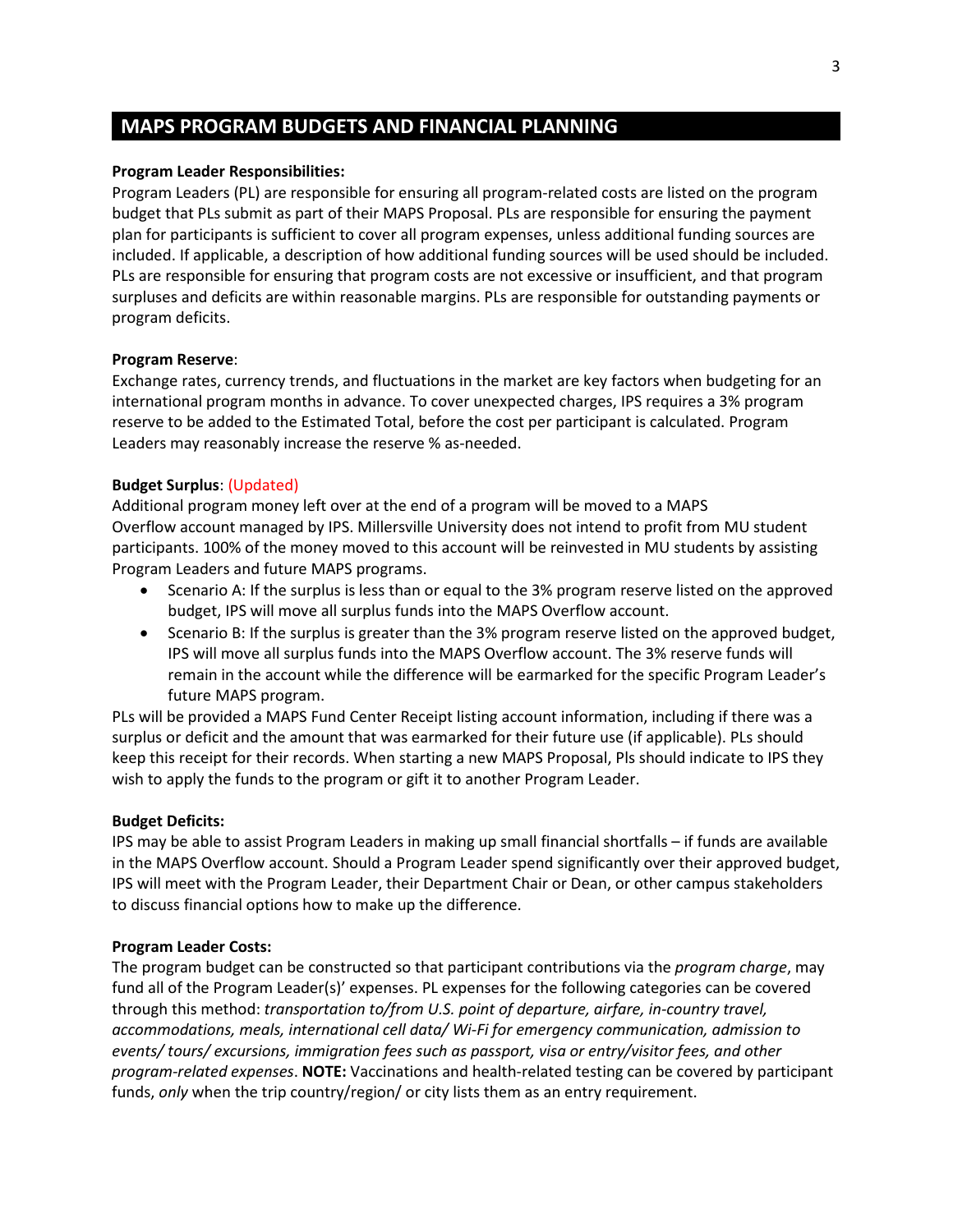### **Number of Participants:**

Establishing a reasonable per-participant program charge will assist with recruitment and marketing and will allow PLs to budget more accurately. However, occasionally programs lack the minimum required applicants to run a financially viable program, or there may be a cost-benefit to limiting the number of participants. It is important for Program Leader(s) to choose an achievable and appropriate number of participants when creating the program budget. Contingency or alternative financial plans should be put in place to help reduce the risk of program cancellation based on under or over-recruitment.

If the minimum number of participants needed to make the program run has not been met by the program application deadline but the numbers are close, the deadline can be extended for additional marketing and recruitment. Should the issue persist, at an appropriate point the Program Leader will need to determine if they can financially continue to offer the program without the minimum number of participants. If the program includes an academic class, the Program Leader must request approval from their Dean to permit the class to continue while under-enrolled.

#### **Program Charge:**

While the Program Charge is one of several costs a participant will pay toward a MAPS program, the Program Charge includes any program-related expenses. The Program leader determines the amount of the charge on the proposal's Budget Worksheet. A PL decides what is and is not included in the charge, though IPS recommends including most major costs.

Any increase to the participants' costs via the Program Charge or their out-of-pocket expenses after the application has been opened, risks application withdrawals and possible program cancellation due to under-enrollment. Changes should not significantly increase the cost of the program nor reduce the quality of the program for participants.

**NOTE:** In the event the program costs change significantly, Program Leader(s) must submit a revised budget worksheet and payment plan to IPS a[t Education.Abroad@millersville.edu](mailto:Education.Abroad@millersville.edu) so that the program brochure page can be updated and applicants can be informed.

#### **Individual vs. Group Costs:**

Wherever possible, list costs on the budget as per-participant costs rather than a lump sum tied to a certain number of participants. Your budget can then be more easily adjusted as the number of participants fluctuate.

#### **Exchange Rate(s):**

If applicable, enter a conservative estimate for exchange rates to allow yourself a buffer in the event of significant rate fluctuations. High-travel months tend to be when exchange rates can change drastically.

#### **Meal Expenses:**

As a general principle, group meals in the program budget should cover both the Program Leader(s) and participants. Individual meals for the Program Leader(s) should be included in the section of the program budget listing Program Leaders' expenses and will be reimbursed through the Travel Expense Voucher with funds from the participants' program charge. Individual participant meals should be paid for out-of-pocket by the participants. Estimates for out-of-pocket expenses should be noted on the program budget worksheet.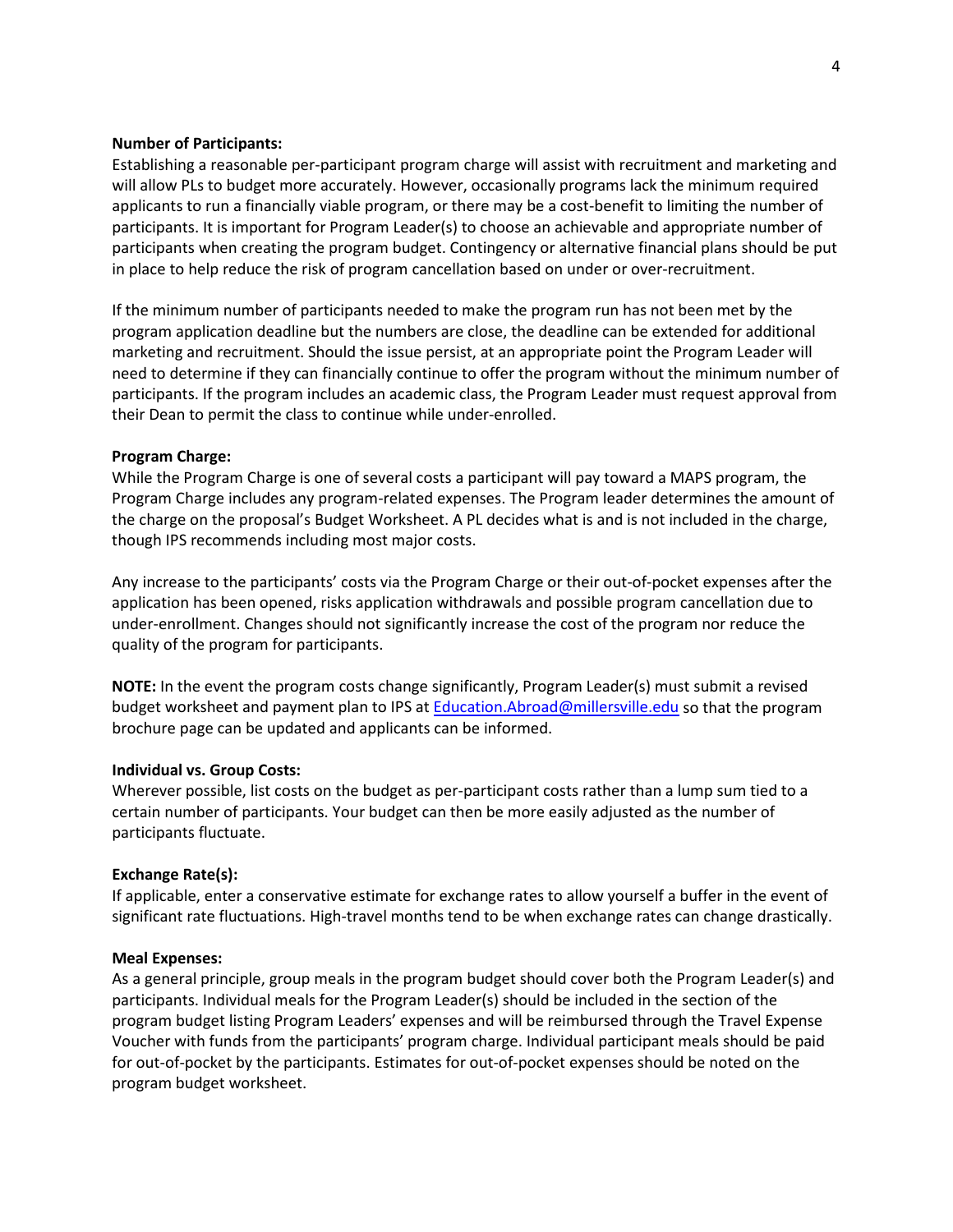## **VENDORS AND CONTRACTS**

**Contact Information:** If Program Leaders are utilizing the services of a travel or study abroad vendor, they need to provide IPS with the contact information. This will be needed to pay invoices or make payments. Email the following information to **Education.Abroad@millersville.edu with the subject line:** *MAPS Vendor Information for [Name].*

- Vendor Name
- Vendor Address
- Contact Name (First and Last)
- Contact Email Address
- Contact Phone Number

## **Vendor ID:**

To pay via wire/bank transfer, the vendor will need to be on file and be assigned a Vendor ID. IPS will complete a Request for Vendor ID and work with the vendor to complete any tax forms such as a W8 (International vendor) or a W9 (U.S. vendor) form, which is required for Millersville to pay invoices.

• <https://www.millersville.edu/accounting/accountingforms.php>

## **Vendor Contracts:**

Program Leaders are not permitted to sign contracts or agreements related to their MAPS program. If a vendor requires a contract, email the agreement/contract to [Education.Abroad@millersville.edu](mailto:Education.Abroad@millersville.edu) with the subject line: *MAPS Vendor Contract for [Name].*

IPS will submit the contract to Purchasing and Campus Services for review and signature. The Procurement Manager will review and notify all parties involved if the contract needs changes or edits. They will also sign the document after approval. This process can take about 2 weeks but could take longer during high volume times throughout the year.

PLs should familiarize themselves with the following sections for all contracts:

- Refund policies and important dates
- Cancellation and withdrawal policies
- Requirements or obligations

## **FINANCIAL MANAGEMENT AND FUND CENTER CREATION**

### **Financial Management:**

The Office of International Programs & Services (IPS) is the financial manager of all MAPS programs' cost/fund centers. IPS will review and approve the program budget and payment plan during the MAPS proposal review process. When a Program Leader secures outside funding or grants for a program, the Program Leaders Department and/or College will also approve the program budget. IPS will be the liaison with campus offices to ensure all Millersville University policies and regulations are being adhered to.

## **MAPS Fund Center Management**

Upon approval of the MAPS Program Proposal, IPS will contact the Accounting and Budget Office to create a unique fund center for the trip. The cost center will be specific to each MAPS *program* and *term* and IPS will be the financial managers of the account. Recuring MAPS programs will not be permitted to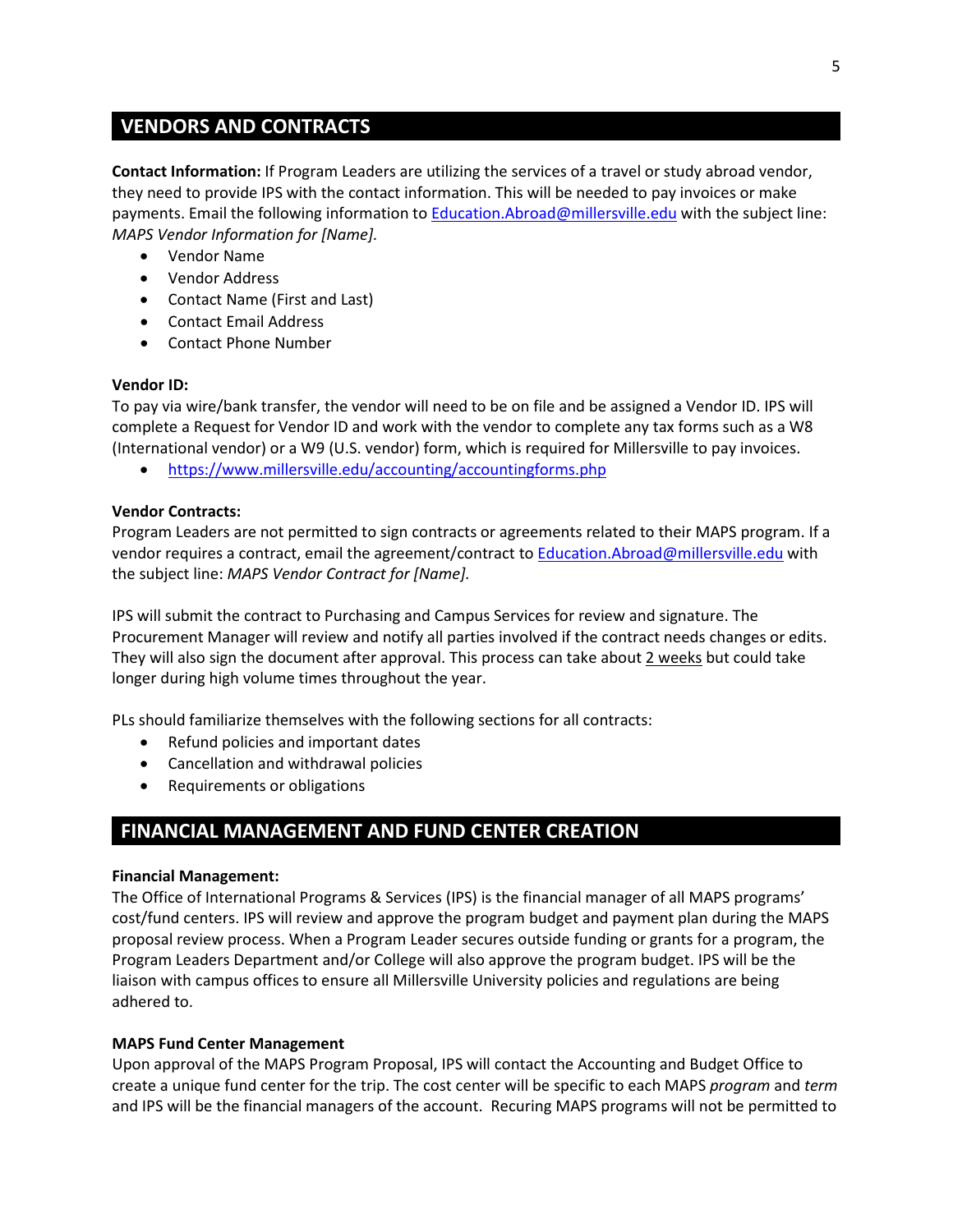roll over existing accounts to a new year. However, a deferred program which has not yet started receiving payments will be permitted to do so.

IPS will notify PLs of the fund center information once received by Accounting and Budget. All participant payments will be deposited to this account. All program expenses should be posted to this account. IPS will close the specific account following the completion of the program.

**NOTE:** Outside funding such as grants should NOT be deposited or transferred to the assigned MAPS fund center. These funds should remain under your, or your department/college's, financial management.

## **COLLECTING PARTICIPANT PAYMENTS**

### **Collecting Participant Payments:**

IPS will collect all payments from participants and deposit the funds into the assigned fund center. IPS will additionally track applicants' payment progress and update Program Leaders near each payment deadline to the status of their account.

IPS accepts *checks*, *money orders*, or *cash* (though not recommended for large payments). All payments via check must be made out to Millersville University. Detailed payment instructions are provided to participants on the virtual program brochure as well as on their application. Payments can be submitted in person on the first floor of Lyle Hall or mailed to the following address:

ATTN: MAPS Study Abroad International Programs and Services Lyle Hall, First Floor 40 Dilworth Rd. Millersville, PA 17551

**NOTE**: Payments should NOT be submitted or mailed to the Office of Student Accounts.

### **Participant Refunds:** (New)

On the MAPS proposal, PLs determine if the deposit is refundable or non-refundable. If an applicant withdraws and the deposit was refundable, IPS will automatically refund the deposit. If the deposit is non-refundable, and/or if the applicant submitted several payments, the Program Leaders should determine if anything can be refunded to the student and notify IPS via email to [Education.Abroad@millersville.edu.](mailto:Education.Abroad@millersville.edu)

IPS will complete a Refund Request Form for the withdrawn student(s) and submit the form to The Office of Student Accounts. A refund may take up to 30 days from their receipt of this form.

• <https://www.millersville.edu/osa/files/departmentalrefundrequest.pdf>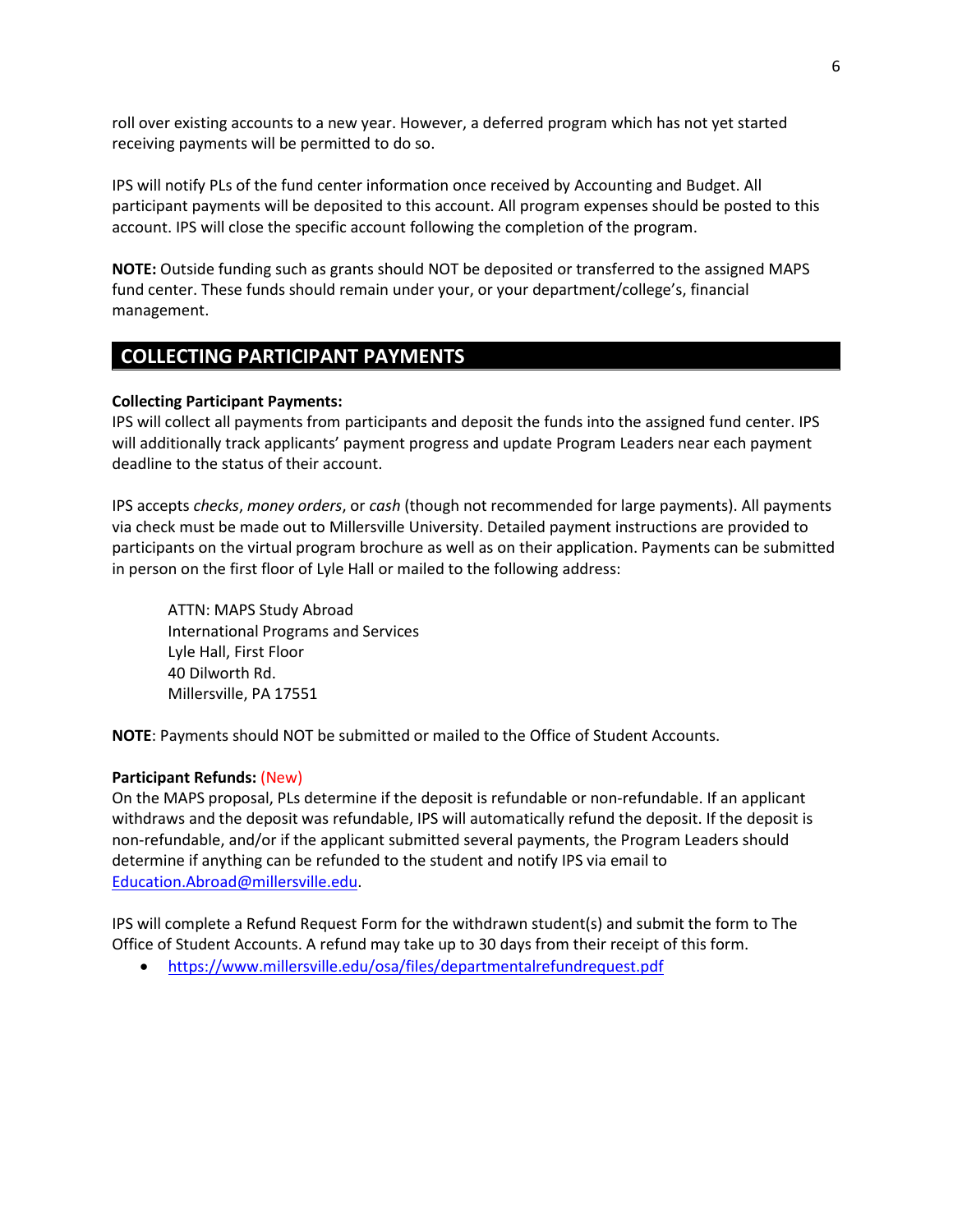## **Participant's Financial Policies:** (New)

• All study abroad participants must sign the Study Abroad Financial Policies on their application. A full description of these policies can be viewed on the Study Abroad Website. [https://international.millersville.edu/index.cfm?FuseAction=Abroad.ViewLink&Parent\\_ID=5021](https://international.millersville.edu/index.cfm?FuseAction=Abroad.ViewLink&Parent_ID=50218250-5056-BA1F-7168D1CF02327FEF&Link_ID=092F5C75-5056-BA1F-738A3FC96A89EFD4) [8250-5056-BA1F-7168D1CF02327FEF&Link\\_ID=092F5C75-5056-BA1F-738A3FC96A89EFD4](https://international.millersville.edu/index.cfm?FuseAction=Abroad.ViewLink&Parent_ID=50218250-5056-BA1F-7168D1CF02327FEF&Link_ID=092F5C75-5056-BA1F-738A3FC96A89EFD4)

The policies include information on:

- The \$50 Study Abroad Application Fee
- Refund eligibility
- Financial notes regarding program cancellation or program withdrawal
- Participants' outstanding bills
- Scholarships

Sample text from policy:

• MU MAPS Program: Program charges are paid to IPS for Program Leaders to use as downpayments to secure group booking rates for housing, transportation, and other program-related costs. Therefore, participants *are not guaranteed to be fully reimbursed* any of the program charge paid to MU. The Program Leader will *make every reasonable effort* to provide a *full and/or partial refund or equivalent cost vouchers*.

## **MAKING PAYMENTS**

## **Making Payments Prior to Travel:** (Updated)

Program Leader(s) can make payments or deposits and bookings in several ways.

**1. OPTION 1: Make a payment with your University Purchase Card.** If you have a purchase card (Pcard) through your academic department, use the Pcard to pay the charge. When you reconcile the Pcard you can charge the payment to the program's assigned fund center. For PLs that lead trips often, it is recommended you request a Pcard with your department.

Notes for University Card usage:

- Purchase Card Information: Review the Purchasing Card Policy for detailed notes on limitations and use. [https://www.millersville.edu/purchasing/purchasing-card](https://www.millersville.edu/purchasing/purchasing-card-info/index.php)[info/index.php](https://www.millersville.edu/purchasing/purchasing-card-info/index.php)
- There is a \$1,000 single transaction limit and a \$3,000 monthly transaction limit. The \$1,000 limit includes ALL fees (shipping, handling, or set-up).
- Orders over \$1,000 must be approved by Purchasing and Campus Services. The Program Leader can contact Purchasing and Campus Services before making payments via credit card, so that credit card transaction limits can be raised for larger deposits and bookings. Purchasing can either override the card limits for 24 hours for an exact purchase amount, or can override the limits for a month up to an approved higher limit. When requesting an override, it is recommended to request a monthly override at a higher limit to make program payments easier.
- There is a \$21,000 threshold. If you are using a vendor above that threshold, additional permissions will be required. Inform IPS immediately.
- It is NOT permissible to split a large bill into multiple transactions, each less than the threshold.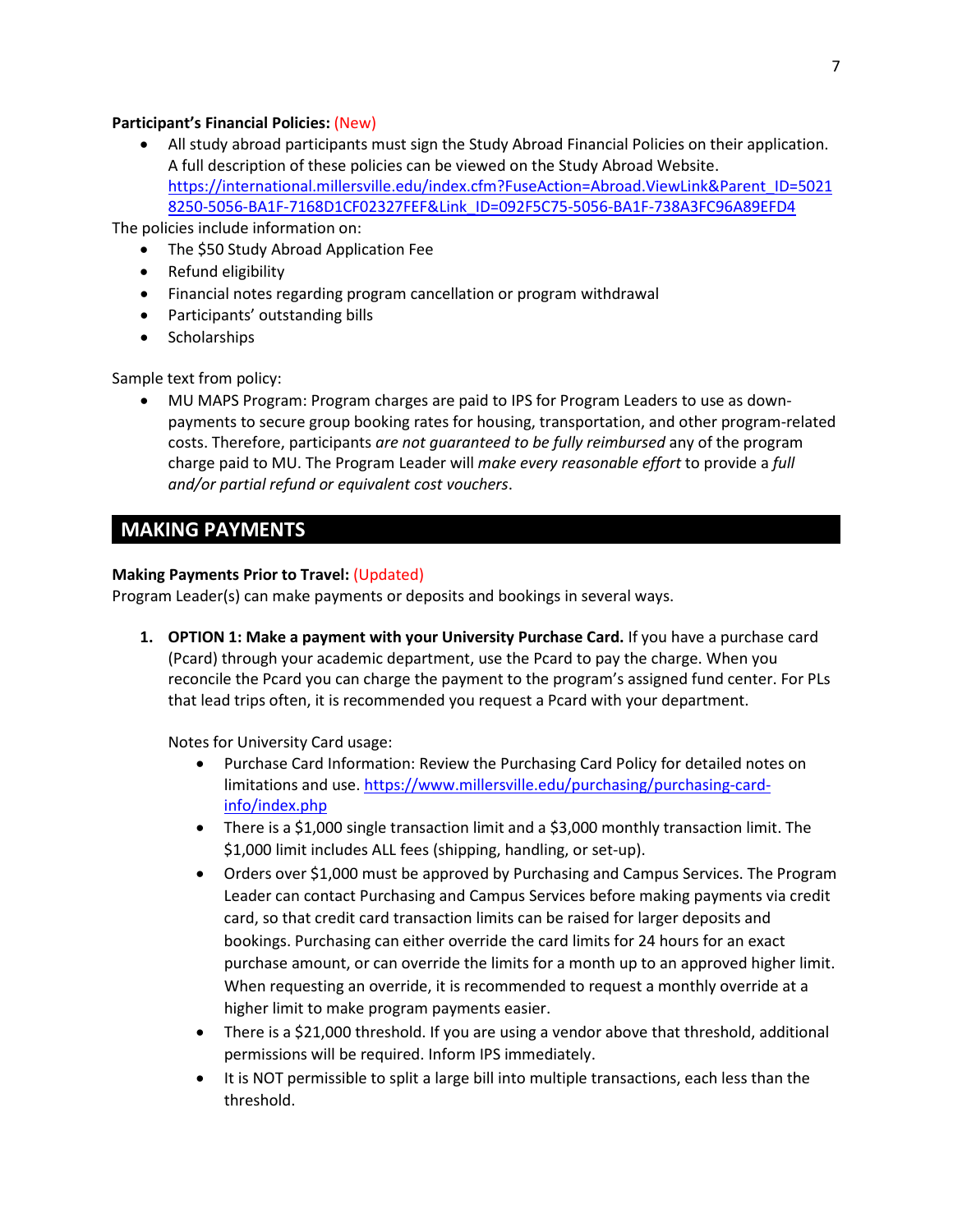- Be sure to consider credit card fees when considering this method of payment.
- **2. OPTION 2: Request IPS make a payment with IPS' Purchase Card.** If you do not have a Pcard and do not intend to request one, you may work with IPS to pay on your behalf. IPS will pay the cost using the IPS Pcard and will reconcile the charges to the specific program's fund center during reconciliation. Email Cindy Rodriguez [Cindy.Rodriguez@millersville.edu](mailto:Cindy.Rodriguez@millersville.edu) and cc Christina Kinney [Christina.Kinney@millersville.edu](mailto:Christina.Kinney@millersville.edu) to request a payment. You must provide detailed information for payment including:
	- A link to an online payment portal or online bill,
	- An invoice which allows for online or call-in credit card payment,
	- Or detailed information about the vendor needed to make the payment over-thephone.

**NOTE:** IPS will process PCard payments within 72 business hours of receipt/notice of a bill.

- **3. OPTION 3: Request IPS make a wire/bank transfer payment**. This option is good for making large lump sum payments, but it can take several weeks for payment to be disbursed. Be sure to notify the vendor of this timeline. IPS will complete a purchase request and Direct Payment Form to pay qualifying invoices to vendors out of the program's cost center. Email a detailed invoice and vendor contact information to Cindy Rodriguez [Cindy.Rodriguez@millersville.edu](mailto:Cindy.Rodriguez@millersville.edu) and cc Christina Kinney [Christina.Kinney@millersville.edu.](mailto:Christina.Kinney@millersville.edu) The following vendor information is required by IPS to make a payment via an invoice:
	- Vendor Name
	- Vendor Address
	- Contact Name (First and Last)
	- Contact Email Address
	- Contact Phone Number

**NOTE**: IPS will process the purchase request and direct payment form within 72 business hours of receipt/notice of a bill. MU's Accounts Payable pays invoices within (30) days of receipt of this paperwork. Be sure to consider payment deadlines when requesting this payment method.

- <https://www.millersville.edu/purchasing/sap/>
- <https://www.millersville.edu/accounting/accountingforms.php>
- **4. OPTION 4: Make a payment with your personal credit/debit card.** Millersville University and IPS do not recommend using personal credit/debit cards to make program deposits or payments. IPS cannot guarantee that you will be appropriately refunded or reimbursed during instances of extenuating circumstances such as last-minute and mass-cancellation of MAPS programs. When at all possible, PLs should utilize payment option #2.

To determine if a charge is reimbursable, the cost must de determined to be "travel-related" or "program-related". In a MAPS program the lines between these terms are often blurred so it is important to carefully describe the charges in any reimbursement requests.

• "Travel-related" expenses are reimbursed through the Travel Request/ Expense Voucher process (refer to that section below). You can review the travel management information to determine what is considered a travel-related expense. <https://www.millersville.edu/accounting/travel/>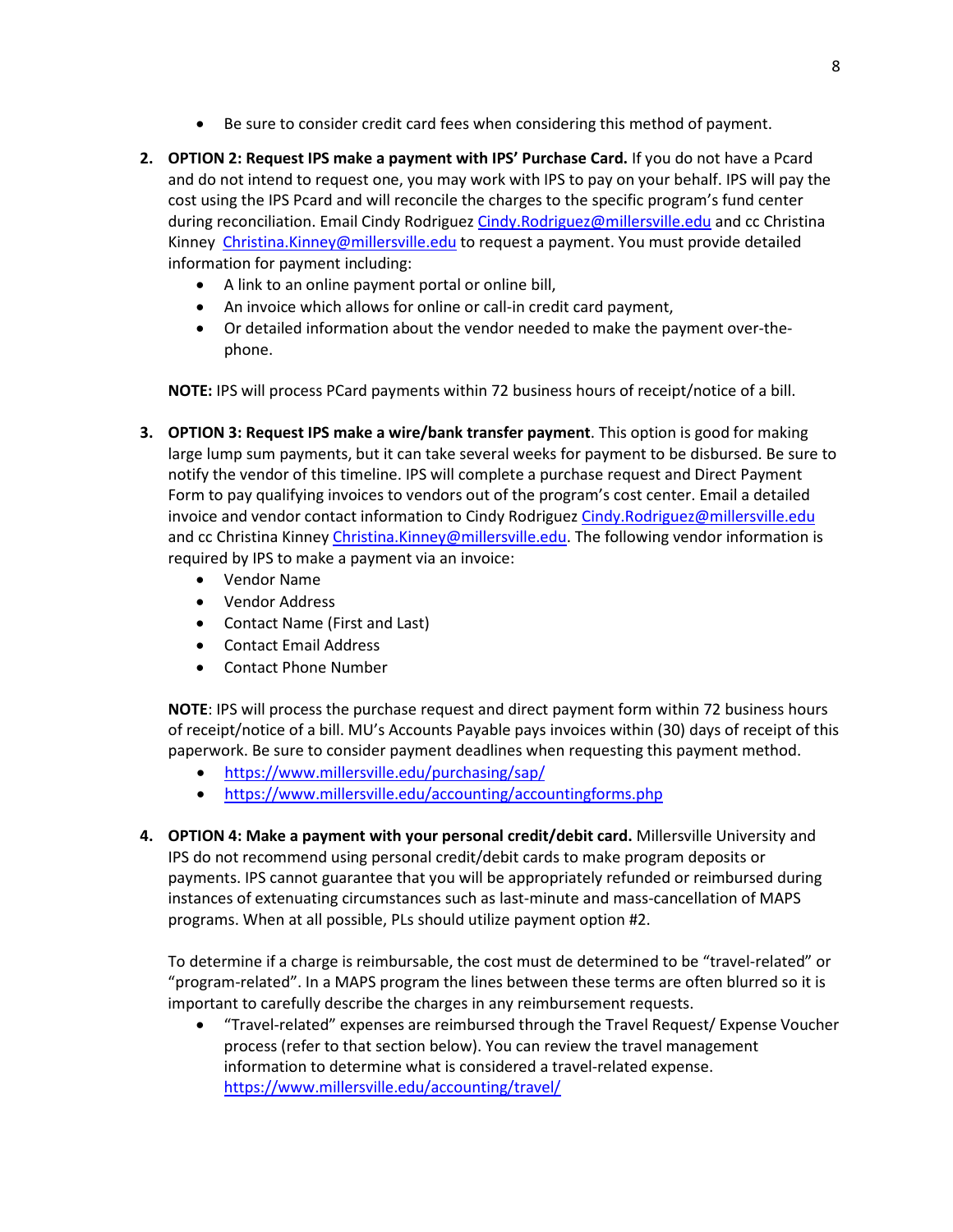• For "Program-related" expenses or non-travel-related expenses, PLs may not be reimbursed for these expenses put on their personal credit/debit card. You can request approval in writing before purchase and Accounting and Budget can make exceptions on an individual basis. Since IPS has access to the approved budget worksheet, IPS can advocate for reimbursement. To request reimbursement for a program-related charge, complete a Direct Payment Form. Submit to form to IPS and we will provide supplemental information, such as the program budget, and submit the documents on your behalf.<https://www.millersville.edu/accounting/accountingforms.php>

## **Making Payments While Abroad:** (Updated)

Program Leader(s) can make payments while abroad in the following ways:

**1. OPTION 1: Make a payment with your University Travel Card:** Faculty and staff are eligible for a university [travel card](https://www.millersville.edu/accounting/travel/) to charge expenses while they are abroad. Travel cards can be used for minimal charges pre-planned in the program budget and for emergency purposes while abroad.

Program Leader(s) are responsible for adhering to all guidelines and policies set in place. Travel card expenses are paid solely by the traveler – and are equivalent to a personal credit card. It is the Program Leader's responsibility to pay and submit reimbursement of expenses upon their return. Detailed information is located on the travel information website. <https://www.millersville.edu/accounting/travel/>

## **Notes for Travel Card usage:**

- International Fees: The contract with Bank of American includes international fees when the vendor or business is an international vendor. These fees are between 1-4%.
- International Use Preparation: The Program Leader(s) must contact Purchasing and Campus Services immediately before the trip so the credit card Merchant Category Codes (MCC) can be opened for use abroad.
- **2. OPTION 2: Make a payment with your personal credit/debit card.** Refer to the previous section for information on reimbursement through this method.

## **MILLERSVILLE TRAVEL REQUEST PROCESS**

## **Travel Request (TR) – Prior to Departure:**

Program Leader(s) and Secondary Leader(s), including non-Millersville employees, are responsible for completing a Travel Request individually. The form is essential for covering employees and volunteers in the event of a worker's compensation incident as well as reimbursing certain costs.

- Faculty and staff complete the Travel Request Form through their Employee Self-Service account. If you have not used the ESS for Travel Requests before, IPS recommends that you set aside a good amount of time to review the guides and complete the request. The system can take some time to learn the first time[. https://www.millersville.edu/logins/](https://www.millersville.edu/logins/)
- Non-Millersville Program Leaders will need to complete the paper form and are subject to limitations. Refer to the Travel Procedures for Guests for more information. <https://www.millersville.edu/accounting/travel/>
- Travel Request Forms should use the MAPS program's assigned fund center, unless using additional funding sources or other arrangements have been with your department/college to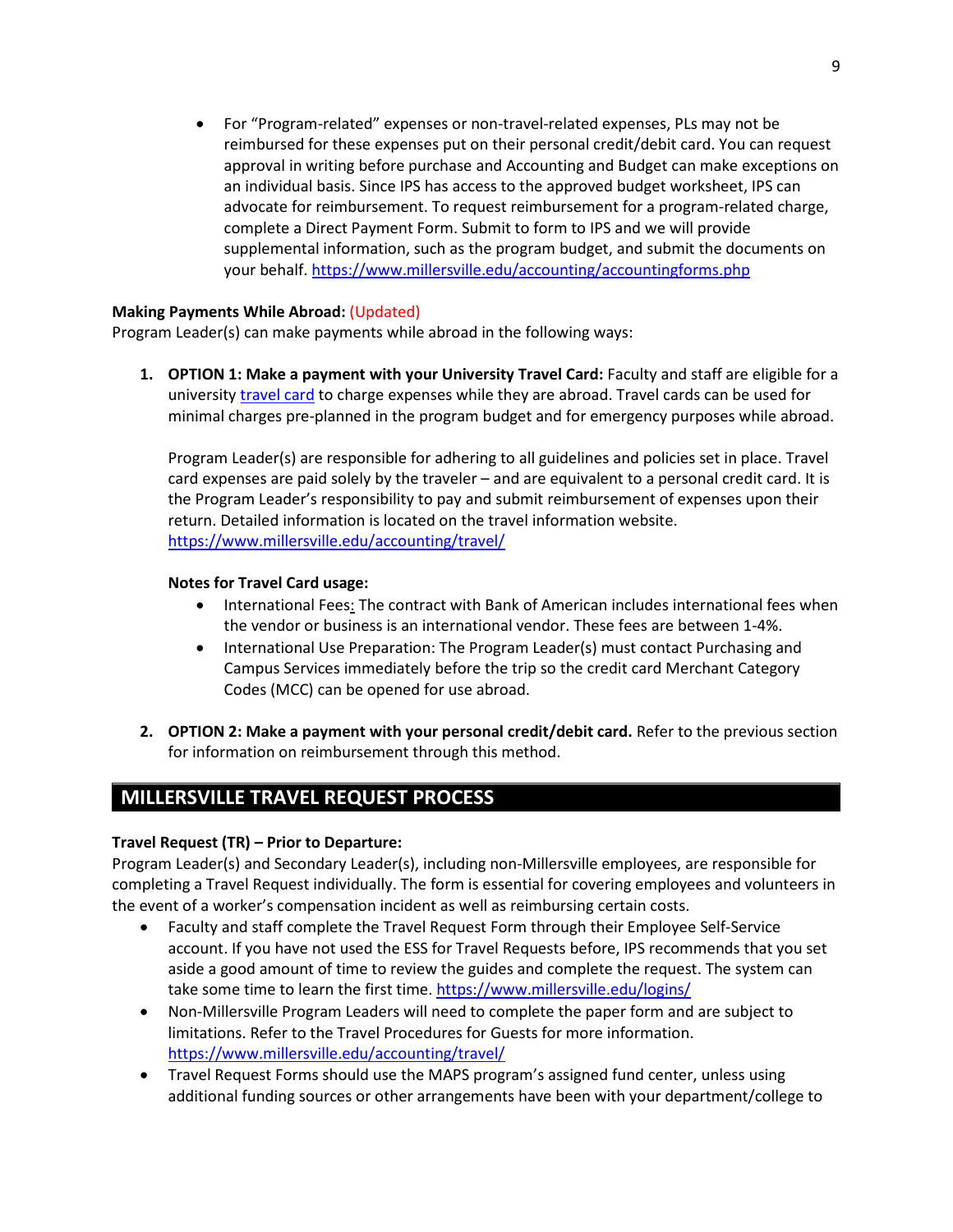cover your travel costs. If you use the MAPS program's cost center, the TR will be submitted to the Office of International Programs & Services for initial approval.

- It is important to know that TRs *encumber money in the assigned cost center*, so it is recommended to wait on completing the TR until all large vendor payments have been made. If you complete a TR too early, you will be encumbering funds you will need to make vendor payments and program deposits. **IPS recommends that TRs are completed about one month prior to departure.**
- Program Leaders will need to attach a list of student participants to their TR. After the application deadline and participants have been selected, IPS will email a detailed list of participants to the PL. The list will include their contact information, passport information, and other important details PLs may need for vendor bookings.
- Estimated costs on the TR must match costs provided on the approved MAPS proposal budget worksheet. The TR should only include costs that need to be reimbursed to the Program Leader directly: Such as individual meals expenses- when not included in group meals, mileage, and gratuities.

## **Travel Expense Voucher – Upon Return**:

Program Leader(s) are responsible for completing a Travel Expense Voucher upon return from the trip. Refer to the Travel Expense Regulations policy and website resources for detailed descriptions of what is and is not eligible for reimbursement.

- Faculty and staff complete the Travel Expense Voucher through their Employee Self-Service account.<https://www.millersville.edu/logins/>
- Non-Millersville Program Leaders will need to complete the paper form and are subject to limitations. Refer to the Travel Procedures for Guests for more information. <https://www.millersville.edu/accounting/travel/>
- Must be submitted within 90 days of the last day of travel to be eligible for reimbursement.

## **Receipt Information:** (Updated)

- Program Leader(s) are responsible for obtaining original and itemized receipts for all expenses incurred both prior to the trip and while traveling. These receipts must be attached to your credit card statements or attached to the Travel Expense Voucher upon your return.
- When traveling with other employees, travelers must obtain and submit separate receipts.
- For receipts in a foreign language: Write on the receipt what it was for.
- For receipts in a foreign currency: Mark on the receipt what the exchange rate was that day.
- When a receipt cannot be obtained, a Program Leader may utilize IPS' MAPS Receipt Form to capture the expense and related details. These hand-written receipts must connect to a charge that is accounted for in the approved program budget, and it must be documented that it was the only receipt process available (Ex. Using a rikshaw for transportation). IPS and Accounting and Budget will review these receipts individually for reimbursement eligibility. [https://international.millersville.edu/\\_customtags/ct\\_FileRetrieve.cfm?File\\_ID=0307727D70753](https://international.millersville.edu/_customtags/ct_FileRetrieve.cfm?File_ID=0307727D70753F730D0004730004721C010F040A1A01007F061C71027002710601010776720371710D04) [F730D0004730004721C010F040A1A01007F061C71027002710601010776720371710D04](https://international.millersville.edu/_customtags/ct_FileRetrieve.cfm?File_ID=0307727D70753F730D0004730004721C010F040A1A01007F061C71027002710601010776720371710D04)

## **RE-ENTRY PROGRAM LEADER FINANCIAL TASK LIST**

- **1.** Complete a Travel Expense Voucher through Employee Self Service within 90 days.
- **2.** Post-Trip MU PCard / Travel Card Updates: The Program Leader(s) should contact the Purchasing Office after the trip so their card limits and MCC codes can be reverted back until the next trip.